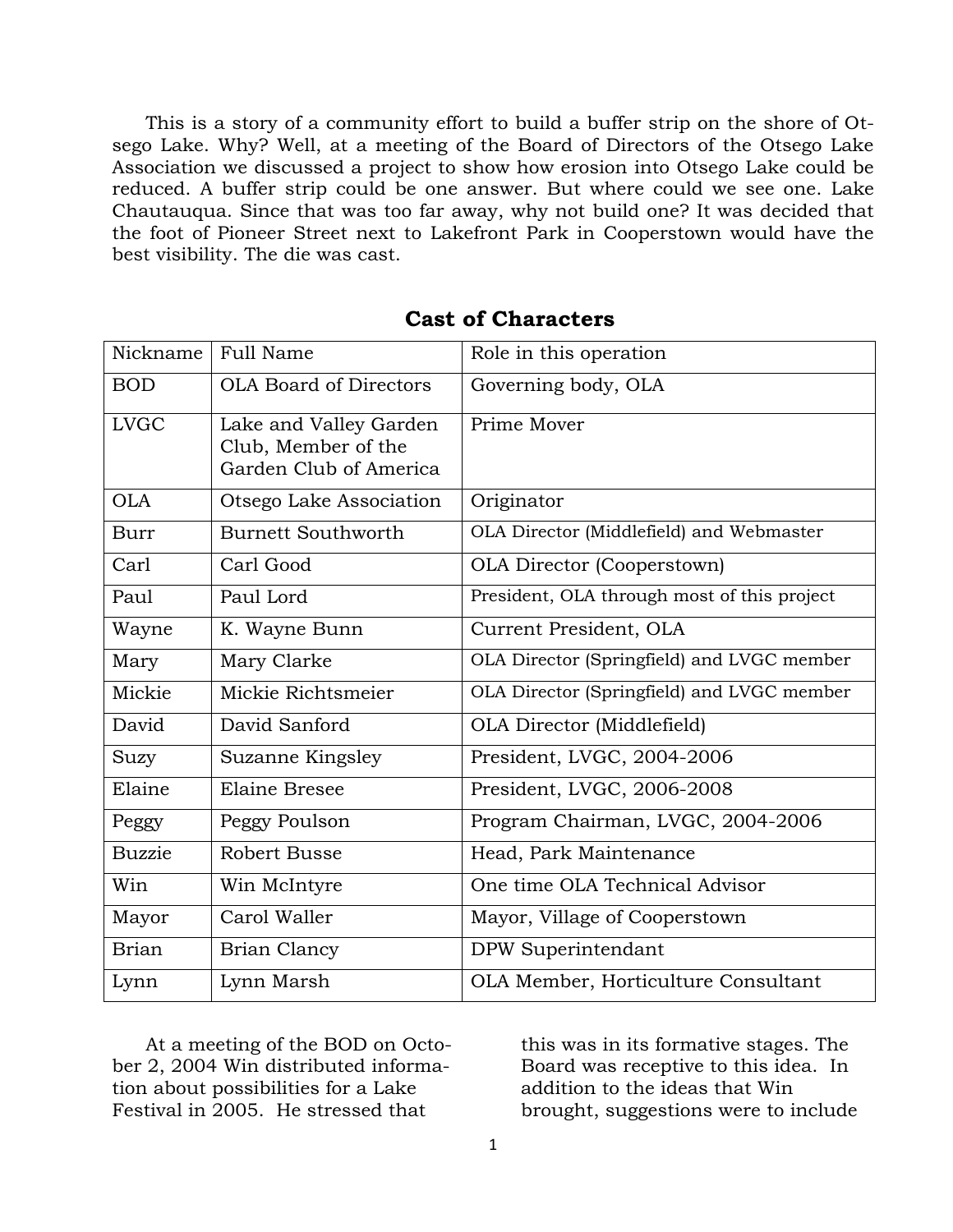a fishing derby, a diver demonstration, vintage boat display using multiple venues, *and a model buffer strip planting on display.* The next step was taken at a BOD meeting to engage OLA in the construction of a Lakescape at the Cooperstown Lake Front Park: OLA was to create a Lakescape on a section of the park that could be used as a demonstration of lakescaping. A gift of \$500 from Mrs. Betsy Hawn was to be used. We were going to do it.

We asked the Village Board of Trustees (2005) for permission to construct a demonstration buffer in Lakefront Park but our plan was rejected. Instead they did give us the OK for Pioneer St. This was because the Village had a real problem with the runoff with storm water from the top of Pioneer above Main Street. A torrent would wash debris all the way down and right into the lake. The good news was that our "temporary" park buffer strip could now become permanent ...the bad news was that the size was twice what we had planned and budgeted for.

The project was announced at the OLA Member Meeting in June of 2005: A Buffer Strip Display was underwritten by OLA. It was planted at the foot of Pioneer St. for display at the Festival and using lake-friendly plants which buffer run-off. Landscaping was done by Melinda"s Greenhouse in Richfield Springs.

Further plans were announced at an OLA BOD meeting August 6, 2005. Since the buffer strip would be threatened by storm water cascading down Pioneer Street and whereas the OLA's buffer strip educational value could be markedly enhanced by installation of

storm water filter and infiltration devices, we allocated up to \$4,500 for the procurement of such devices for Pioneer Street. Scottie, Carl, Paul and Wayne were authorized to consult with Village officials to arrive at a suitable solution. Actually, a pattern was established that OLA would buy the equipment and other necessary equipment and the Village would supply the labor. The final selection of such devices was left to the buffer strip subcommittee (Scottie, Carl & Paul) in consultation with Village officials. The buffer strip was completed in time for the 2005 Lake Festival. Filters were installed shortly thereafter.



In late June of 2006 we had a 100-year rain. The lake came up at least three feet! Much of Lake Front Park was under water. It looked as if the buffer strip had drifted about 20 feet out (picture above) into Otsego Lake. But wonder of wonders, the strip was 90% intact. While it was out in the lake, it became a friend of wild life (picture of the duck).

In September, Mary asked Suzy (then President of LVGC) if LVGC might be interested in cooperating with OLA by either donating or doing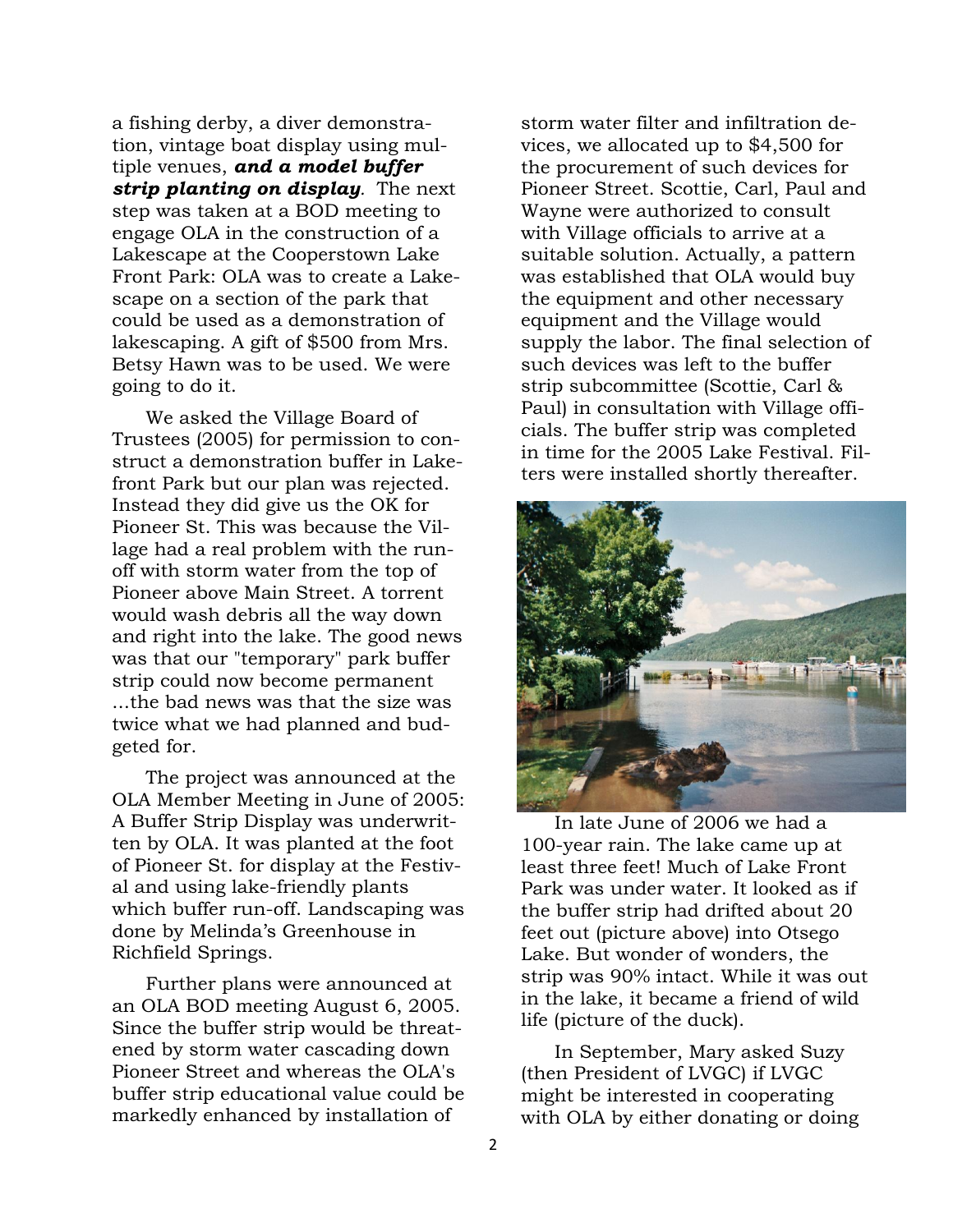a buffer strip (whole



or part) across Lakefront Park at the sea wall. Permission from the Village Trustees would be required, but they allowed the OLA to do a partial buffer strip. It does make the lake front park look lovely and it does help the run off. Suzy was excited by the project. Mary was asked to present this to the LVGC Board. Suzy"s thinking was that it could be a fun and useful project. Also since LVGC had just completed its project at the Otsego Manor, this could be a civic project for 2006. The board also thought it was a great project for LVGC.

Peggy, LVGC program chairman) requested a speaker to explain the status, requirements, and purpose of the Buffer Strip at the foot of Pioneer St., as well as the "proposed" strip along the seawall. This was to be given to the general membership of LVGC. The talk was scheduled for May 2006 at the Cooperstown Library. Because of its proximity to the park, this would enable the members to see the site before or after the meeting. The membership voted in favor of the plan as presented. Final approval by LVGC was obtained on September 11.

At the OLA Member Meeting for June of 2006, Paul reminded the group that last year our showcase at the Lake Festival was the buffer strip. He explained that an expansion of the buffer strip across the front of Lake Front Park was being considered. Storm water runs down park property causing erosion and soil to spill into the lake. Erosion was also occurring because of north winds. To deal with this, OLA paid for rip rap in addition to deep rooting plants. OLA worked together with LVGC on this project. A tentative plan was developed. At this point it was projected that plantings would cost approximately \$2500. Benches, decorative rocks and a raised walkway that paralleling the current sea wall were also included in the tentative plan. Members were asked to contact Paul if they would like to work on this. The Biological Field Station told us that 19 million pounds of mud are going into the lake each year! There was a discussion about this including questions about buffer strips for the golf courses and ditching problems along the roads.

Since OLA was on the agenda for a Village Trustee"s Meeting September 15, it seemed that the Trustee meeting might be a good place to introduce a "master plan". The Mayor liked the idea and would ask the Trustees about it. Also, OLA assured the Trustees that we would not ask the Village for funds to build the buffer strip.

In the mean time, Suzy met with Lynn Marsh, an OLA representative and local horticulturist to discuss the plan that she had drawn up to check the garden design for accuracy of types, placement and quantity of plantings. She volunteered to present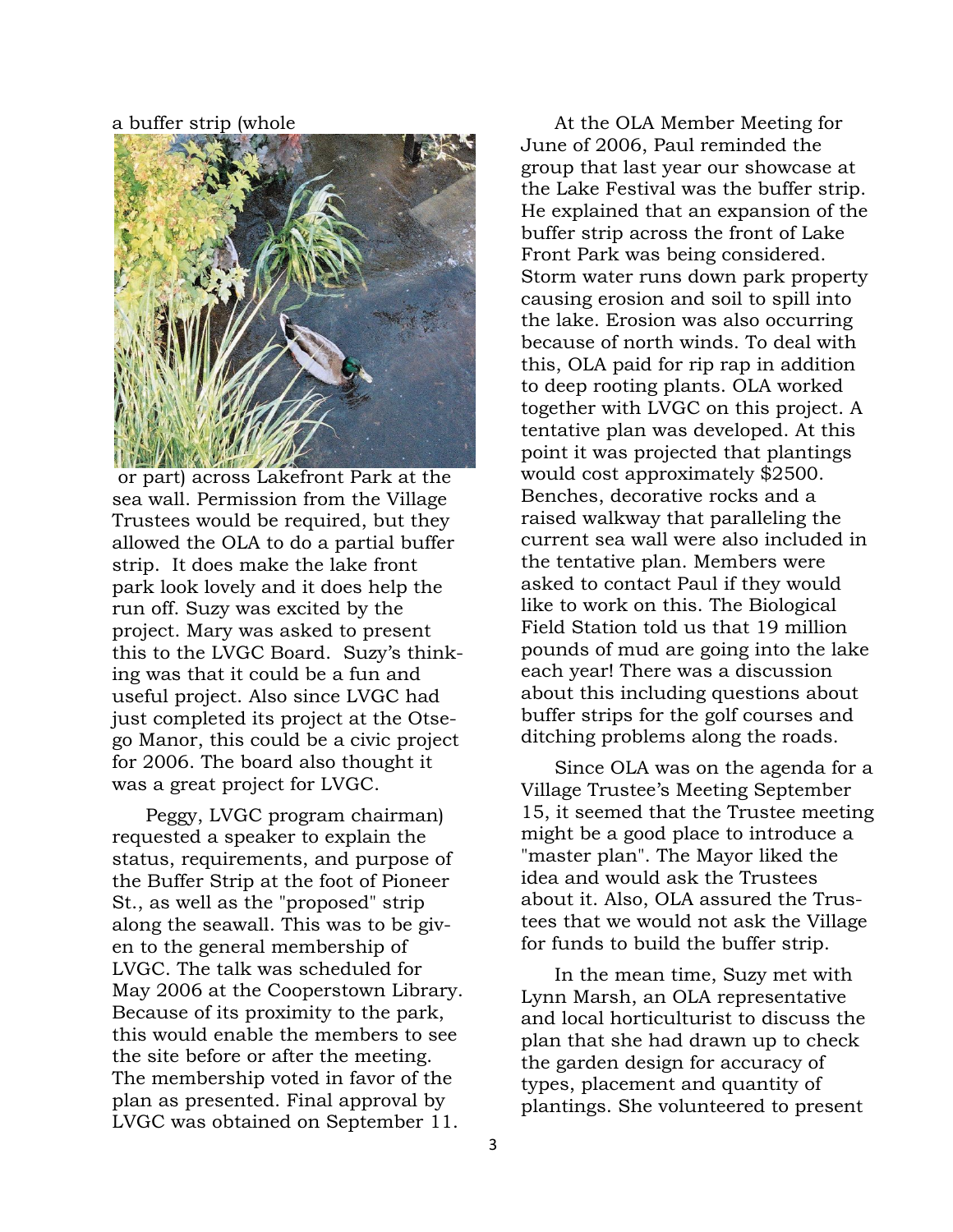her part of the plan to the Village Board at their meeting in July of 2006. LVGC was ready to move. The proposal was that the Village would prepare the area and provide the mulch. OLA would purchase the topsoil and rip-rap and LVGC would provide the plants.

At a meeting of the OLA BOD in June, 2006, it was estimated that the buffer strip would cost approximately \$2500 for plants, \$800 flagstones, and \$500 for decorative boulders. LVGC pledged \$1500 toward this project. A motion was made and accepted that OLA match the Garden Club gift utilizing \$1000 from our funds in addition to the \$500 donation from Elizabeth Harvey. This was thought to be particularly appropriate since she was a long time garden club member and OLA supporter.

The Village Board of Trustees asked that they be provided with a design sketch including plant locations, plant descriptions and paths. It was also necessary to present the plans to the Parks Committee for approval. It was getting tight to have the buffer strip addition ready in time for the 2006 Lake Festival. Next, we discovered that our estimate for costs was much too low. It was decided that constructing the boardwalk of recycled plastic would be the most cost effective an green solution in the long run. For the next phase of the buffer strip, the price for the material would be \$3,032.75. But not to worry, it will all work out. Oh, and the walkway was to be handicap accessible.

On July 17, 2006 a plan was presented to the Village Board of Trustees. The Trustees approved it

unanimously and sent us to the Planning Board.

Suzy "pitched" the plan to the Board. The plan was complete:

Section A: A sketch of the entire park on the top of the drawing showing our 3 phase plan. Phase I: completed buffer planting. Phase II: proposed new buffer planting Phase III: future buffer planting.

Section B: Below the above sketch our current version of our plan incorporating the existing buffer strip with the boardwalk running through it to Pioneer Street. There were 60º turn arounds at each end of the 4-foot wide boardwalk.

The County Codes officer informed us that we needed an engineer or architect to draw up the blueprint of the boardwalk. He referred us to The Catskill Center for Independence who did this for us at no charge. Fortunately, David agreed to oversee the installation of our boardwalk. The Planning Board was suitably impressed.

Most were very pleasantly surprised with the boardwalk and liked Suzy's great design. It flew with some "minor" changes

Thereafter the Planning Board made the demand of a 5 foot wide boardwalk and we agreed. We then had to get approval from the Zoning Board for a structure that close to the edge of the Lake and then back to the Parks Committee to keep them advised. We also needed approval from the Watershed Council, Lake Committee and DEC. We finally received everyone"s OK that fall.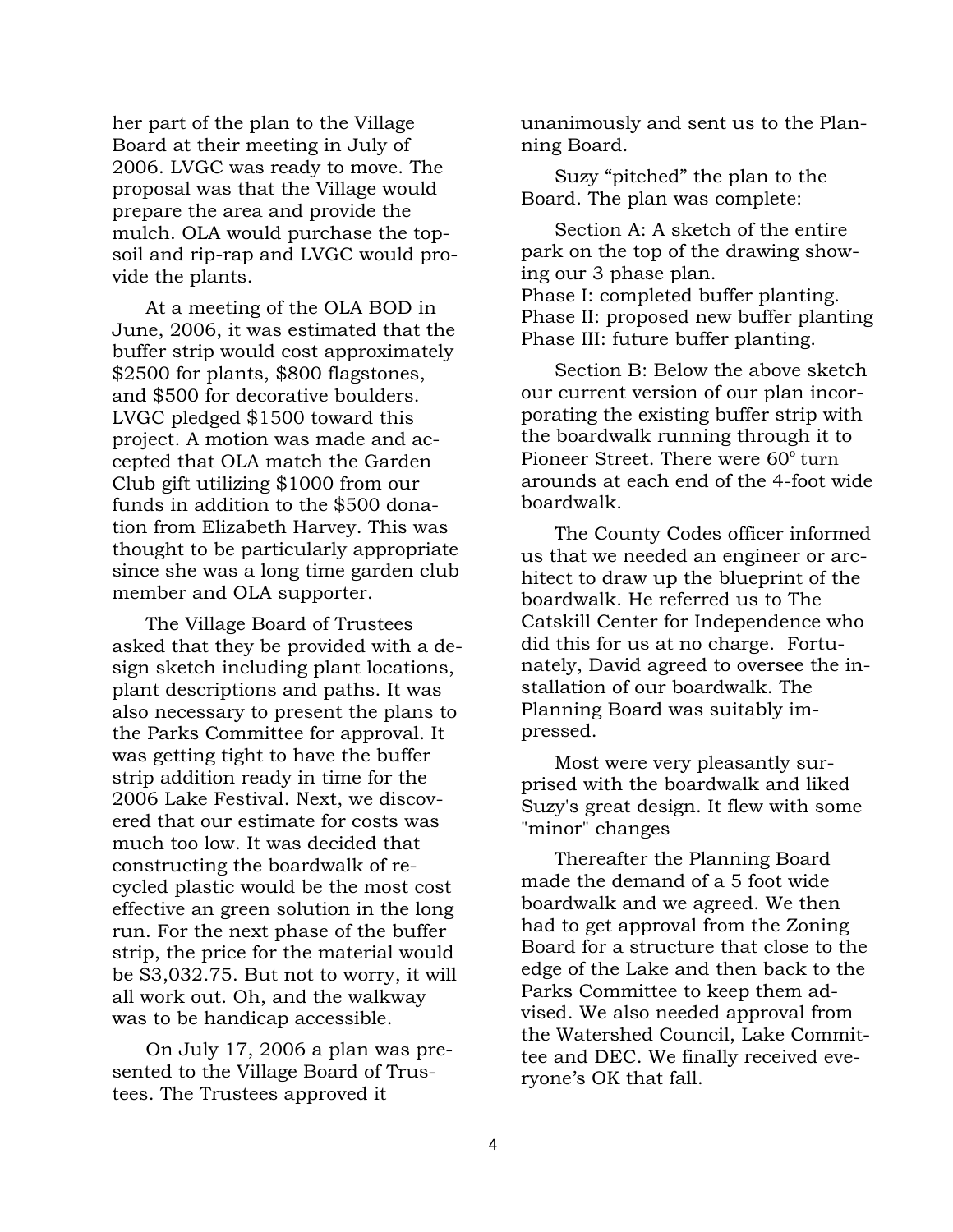We quickly ordered the materials for the Boardwalk. Paul and Suzy, Mickie and Elaine then went to BOCES for assistance with plants and carpentry. They spoke with John Janiszewski, who is charge of the Agricultural Production and Science area at BOCES and he was willing to grow bare root plants for us until we are ready for them in the spring. If we could plant before school was out, his students would help deliver the plants and help with the planting. They also spoke with Joe Booan, principal at BOCES concerning the construction of the boardwalk. He was supportive of the idea of the Building Trades Program participating in the project. He discussed the project with the new Building Trades teacher, Steve Zukaitis. Joe also said that if the project seemed too large that we could possibly also involve our sister school (NCOC) in Grand Gorge.

The boardwalk composition is recycled high-density polyethylene which has color added throughout. The plastic comes from recycled water bottles. The sections were built by using 5 runners 8' long by nominal 2" X 6". These runners were evenly spaced with two, 5' apart, another in the middle, with two more splitting the distance between the middle and the outside ones. The treads are 5/4 inches thick by 6 inches wide and 5 feet long. They are screwed to the runners. Each 8 foot section requires 17 treads and about 85 stainless steel screws to fasten it together.

To be in compliance with the Federal and State laws for the handicapped a wheelchair "turnaround" must be 5 feet by 5 feet

Don Wyckoff from the Catskill Center for Independence filled us in on a number of points: spaces required for handicap parking (1/25), how it must be sited and where best it should be located. He also figured out where our entrance must be located. The Village removed a section of curb for access to this entrance. Don provided us with a drawing/blueprint of the boardwalk for the Planning Board. He also advised us what signs were necessary and where they should be placed.

At the OLA Informational Meeting on August, 2006, Paul informed the membership that the Village Planning Board had the previous day approved our request to raise funds for an addition to the buffer strip planting at Lakefront Park. Paul explained that Suzy, who represents the LVGC with whom OLA is collaborating on this effort, had prepared eleven revisions in response to various concerns and that we still did not have a finalized plan.

On 11/14/2006 the Daily Star printed:

## **Lake Front Park Buffer Strip Expansion Approved, Fundraising Begins**

*The Otsego Lake Association (OLA) and its partners, the Lake and Valley Garden Club (LVGC) and the Otsego Northern Catskills BOCES, proudly announce the start of fundraising for a redesigned waterfront in Cooperstown's Lake Front Park. After careful regulatory review by various Village boards and committees, the three organizations have been authorized to commence work on an ambitious project intended to increase the recreational value of the Lake Front Park*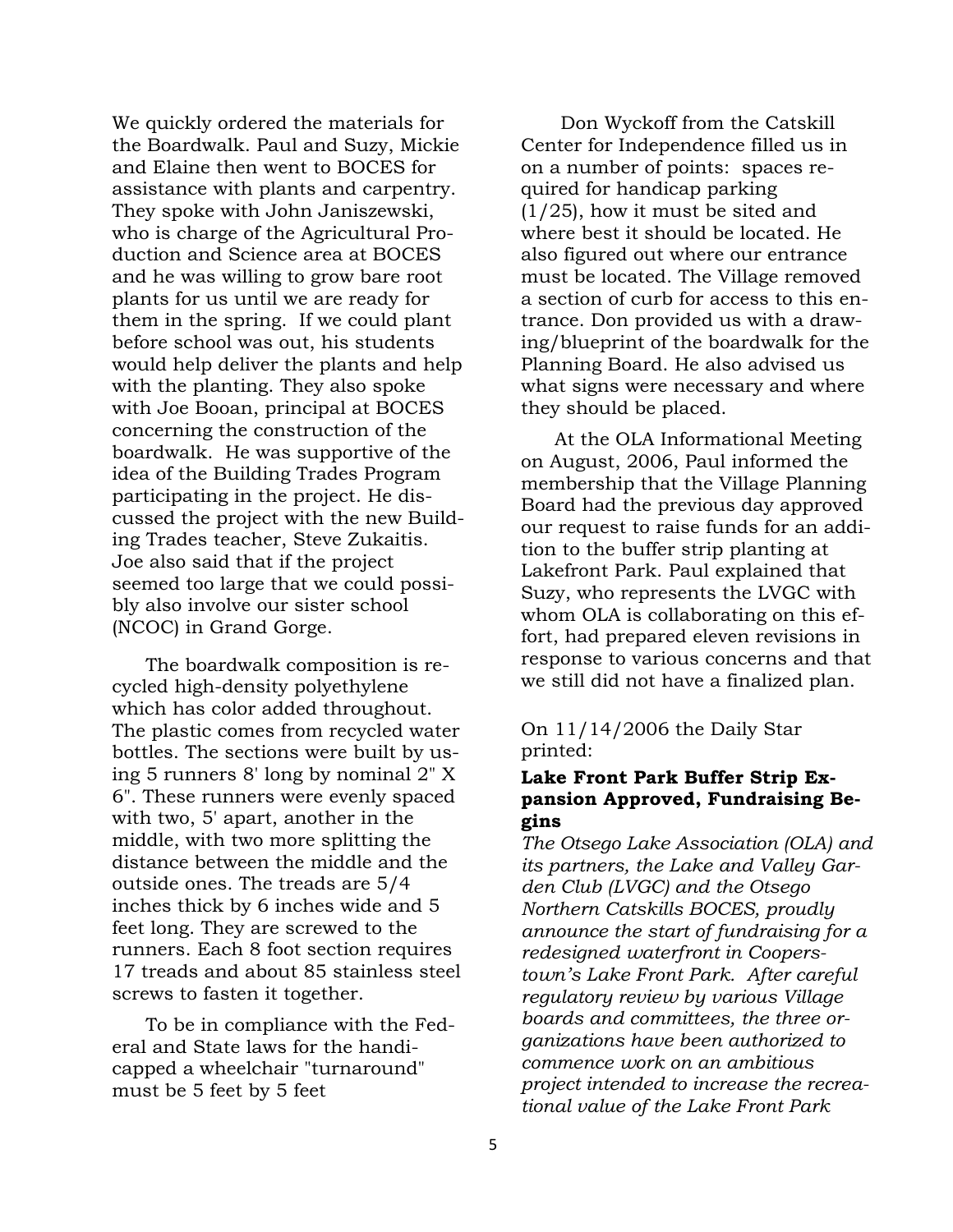*while affording Otsego Lake greater protection from human impacts. Just as importantly, the project will provide lake front property owners an example of buffer strip protections that they can modify for use on their own properties to help protect Otsego Lake. Visible work is expected to be apparent in April 2007.*

*The new lakefront design features a handicap accessible boardwalk, aesthetically pleasing plantings which will protect the Lake while enhancing the view, and benches and large rocks inviting pause at the lakefront. This project is a large-scale extension of the demonstration buffer strip initiated by OLA in 2005 at the base of Pioneer Street. That demonstration strip is currently stabilizing the lakeshore and interrupting the flow of Village street sediments into Otsego Lake while providing an improved vista. OLA's focus is implementation of the Management Plan for Otsego Lake approved, in 1998, by the four municipalities around the Lake. OLA endorses buffer strips for the protections that they provide the Lake from nutrient flow, from invasive species, and from silting. The LVGC has a long history of projects enhancing the views and natural environment around Otsego Lake. They have designed the buffer and made the first financial contribution to the project. BOCES will be providing student labor, skilled craft worker supervision, and the use of sophisticated machinery to ensure the handicap accessible boardwalk is built efficiently.*

*Additional partners are being sought to ensure the plans approved are implemented. This is a challenging project with an estimated retail cost in excess of \$13,000. OLA and LVGC speakers* 

*are available to speak with groups, large and small, interested in providing financial or gardening contributions. POC for speakers is Paul Lord, 435- 4989 or [lordp@usa.net.](mailto:lordp@usa.net) Design plans can be viewed at the Village of Cooperstown Library. Contributions marked "buffer strip" can be mailed to OLA, P.O. Box 13, Springfield Center, NY 13468.*

You can build your own buffer strip using publications (plus other lakeshore references) available from the Otsego Lake Association for \$20. Visit the OLA booth at the Lake Festival or write: "OLA, P.O. Box 13, Springfield Center, NY 13468".

At the OLA Member Meeting in June of 2007, Paul noted that we had partnered with community groups in developing the buffer strip at Lake Front Park in the Village

Buffer strips:

- o Reduce erosion of lakeshore.
- o Can be built using a wide variety of plants.
- o Keep upland soils & nutrients out of Otsego Lake.
- o Discourage goose use of lakeshore.
- o Can be a cooperative project such as with
- o OLA
- o LVGC
- o Village of Cooperstown
- o BOCES
- o Boy Scouts
- o Catskill Center for Independence
- o The buffer strip is
- o environmentally sound
- o handicap accessible
- o pleasing to the eye

Cooperstown's Lake Front Park has been redesigned and replanted by a variety of community partners includ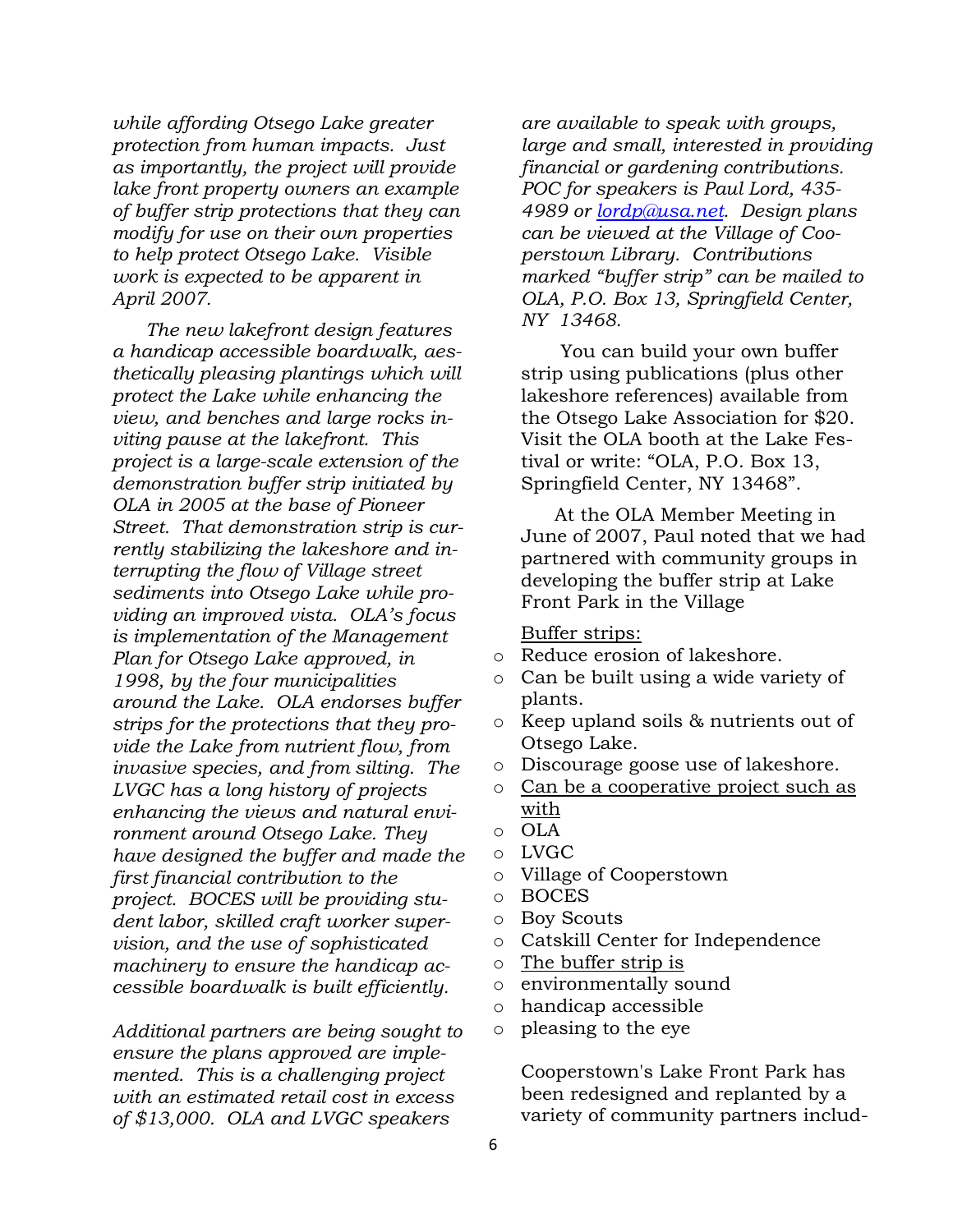ing OLA, the Lake & Valley Garden Club, the ONC BOCES, the Village of Cooperstown, local youth groups and more. This inviting and pleasing garden welcomes thousands to the shores of Otsego Lake while protecting the Lake from the usual impacts of human activity near lakes. The innovative concept and design has won the New York State Federation of Lakes Association best lakeside buffer strip award in 2007 (\$500) and the 2008 Garden Clubs of America award for best "work in-process" in the U.S. for 2008 (\$25,000). We invite you to visit the park which is located at the foot of Pioneer Street in Cooperstown. Plants used in the garden were all chosen for their ability to thrive in varying wet and dry conditions typical of lakeshores which are seasonally flooded. Our garden is regularly flooded and frozen and, yet, it provides a beautiful entranceway to Otsego Lake from Cooperstown.

At the date of this writing, April 2009, Phase III of the garden is being finalized. Any garden is an ongoing project, but Phase III should be the last phase in the overall plan. The last stretch of boardwalk will be installed. Careful plant selection and materials should keep yearly upkeep to a minimum in the coming years.

OLA and LVGC are in the beginning phases of another public buffer strip on the shores of Otsego Lake. It is our goal to develop many such gardens around the lake. All the gardens will have appropriate signage explaining what a buffer strip is and why they are important to the lake ecology. Maps will indicate the location of all the gardens open to public visitation. Literature will educate and encourage the public to plant their own version of a buffer strip on their own property.

Plant List

Artemisia

Black Eyed Susan

Black willow

Blue Star

Bronxii Forsythia

Chelone - Pink

Chippewa Blueberry

Clump Siberian Iris

Daylily

Dwarf Blue Leaf Artic Willow

Gentians

Golden Nine Bark

Hot Lips Turtlehead

Japanese Blood Grass

Joe –Pye Weed

Inland (Northern) Sea Oats

Nine Bark

Northsky Blueberry

Purple Coneflower

Red Baron Blood Grass